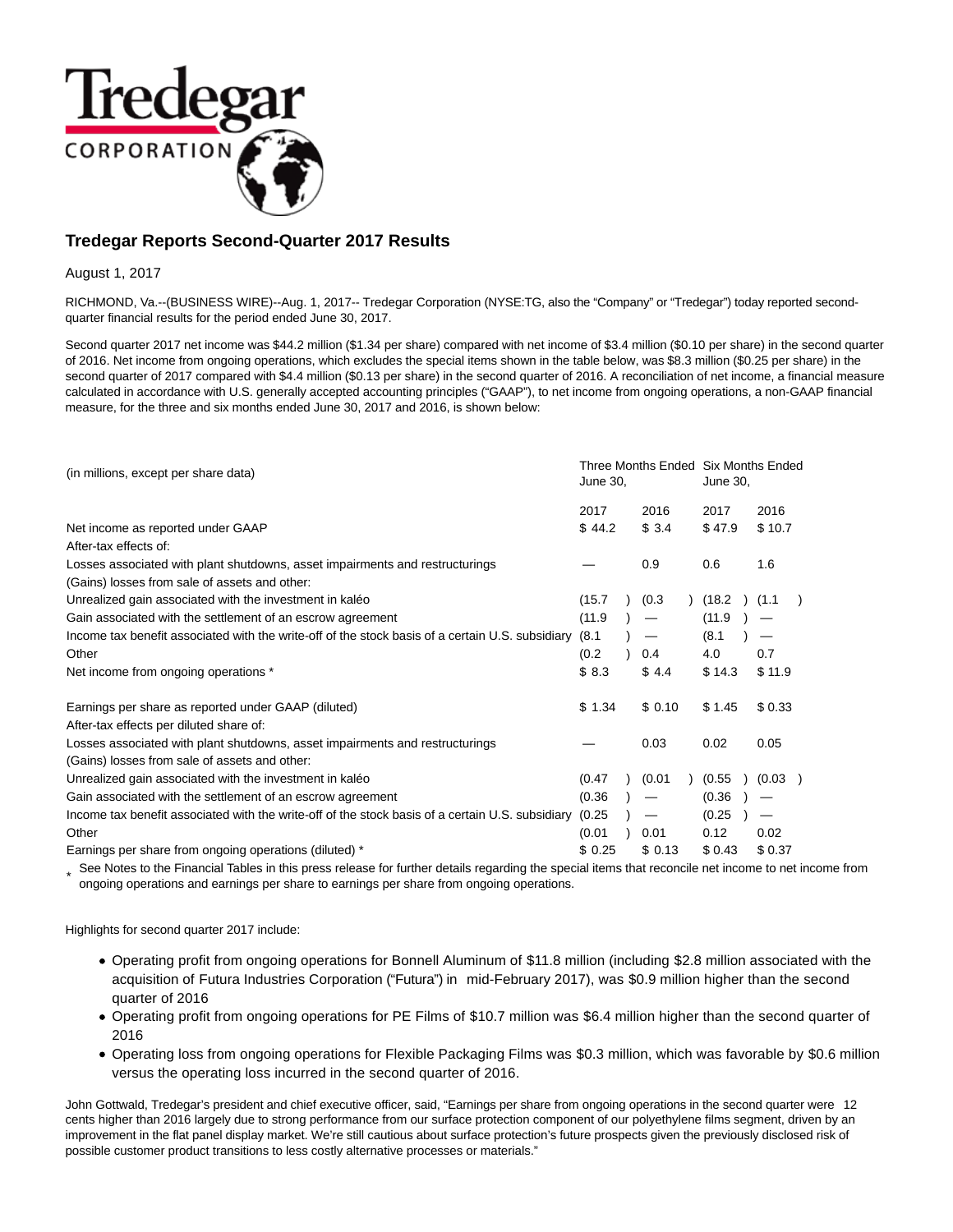Mr. Gottwald further stated, "Our aluminum extrusions business showed profit improvement due to the acquisition of Futura earlier this year, somewhat offset by lower profits in the legacy Bonnell business. Terphane continues to struggle with profitability as a result of industry excess capacity, particularly in Latin America."

Drew Edwards, Tredegar's chief financial officer, further commented on second quarter 2017 results, "We had several significant special income items impacting our results reported under U.S. GAAP. Based on recent favorable results and projections, our approximately 20% ownership interest in kaléo, which is accounted for under the fair value method, was written up during the quarter by \$21.5 million or 47 cents per share after taxes. kaléo's stock is not publicly traded. The valuation estimate in this situation is more of an art than a science and, while performed in good faith, is based on projection assumptions that have a wide range of possible outcomes. Ultimately, the true value of our ownership interest in kaléo will be determined if and when a liquidity event occurs."

Mr. Edwards continued, "Our U.S. GAAP earnings for the quarter also include two other significant non-operating income items. We recognized a gain of \$11.9 million or 36 cents per share after taxes from the settlement of an outstanding escrow arrangement. In addition, following established tax law, we recorded a tax benefit of \$8.1 million or 25 cents per share associated with an ordinary tax loss from the write-off of the tax basis of the stock of one of our U.S. subsidiaries."

## **OPERATIONS REVIEW**

# **PE Films**

PE Films is comprised of personal care materials, surface protection films, polyethylene overwrap films and films for other markets. A summary of second-quarter and year-to-date operating results from ongoing operations for PE Films is provided below:

|                                                   |          | Three Months Ended |                        |               | <b>Six Months Ended</b><br>Favorable/ |               |       |    | Favorable/ |  |      |  |          |  |
|---------------------------------------------------|----------|--------------------|------------------------|---------------|---------------------------------------|---------------|-------|----|------------|--|------|--|----------|--|
|                                                   | June 30. |                    | (Unfavorable) June 30, |               |                                       | (Unfavorable) |       |    |            |  |      |  |          |  |
| (In Thousands, Except Percentages)                | 2017     | 2016               | % Change               |               |                                       |               |       |    | 2017       |  | 2016 |  | % Change |  |
| Sales volume (lbs)                                | 34.166   | 34.574             | (1.2)                  | $\frac{9}{6}$ | 69.222                                | 72.460        | (4.5) | )% |            |  |      |  |          |  |
| Net sales                                         | \$89.639 | \$80.813           | 10.9                   | $\%$          | \$176.050                             | \$169.295     | 4.0   | %  |            |  |      |  |          |  |
| Operating profit from ongoing operations \$10,682 |          | \$4,318            | 147.4                  | %             | \$19.713                              | \$14.553      | 35.5  | %  |            |  |      |  |          |  |

### Second-Quarter Results vs. Prior Year Second Quarter Results

Net sales (sales less freight) in the second quarter of 2017 increased by \$8.8 million versus 2016 primarily due to:

- An increase in surface protection films revenue (\$5.7 million) primarily due to a stronger LCD market and improved sales mix; and
- Higher volume for elastics and acquisition distribution layers materials and favorable sales mix in personal care materials (\$5.2 million), partially offset by volume reductions from the winding down of known lost business in personal care (\$1.2 million), which was substantially completed by the end of 2016, and lower volume of overwrap products (\$0.8 million).

Operating profit from ongoing operations in the second quarter of 2017 increased by \$6.4 million versus the second quarter of 2016 primarily due to:

- Higher contribution to profits from surface protection films (\$5.5 million), primarily due to higher volume, a favorable sales mix, and production efficiencies;
- Higher contribution to profits from personal care materials (\$2.5 million), primarily due to favorable mix, partially offset by known lost business in personal care (\$0.7 million);
- Higher selling and general expenses (\$1.2 million), primarily associated with hiring and employee incentive costs; and
- Realized cost savings of \$0.6 million associated with the previously announced project to consolidate domestic manufacturing facilities in PE Films ("North American facility consolidation").

The North American facility consolidation is expected to be completed in the fourth quarter of 2017. Once complete, annualized pretax cash cost savings are expected to be approximately \$5-6 million. Total pretax cash expenditures for this multi-year project are expected to be approximately \$17 million (which includes \$11 million of capital expenditures), of which \$14.4 million has been spent as of June 30, 2017.

The surface protection operating segment of the PE Films reporting segment supports manufacturers of optical and other specialty substrates used in flat panel display products. These films are primarily used by customers to protect components of displays in the manufacturing and transportation process and then discarded.

As previously discussed, the Company believes that over the next few years, there is an increased risk that a portion of its film used in surface protection applications will be made obsolete by possible future customer product transitions to less costly alternative processes or materials. The Company estimates on a preliminary basis that the annual adverse impact on ongoing operating profit from customer shifts to alternative processes or materials in surface protection is in the range of up to \$5 to \$10 million. Given the technological and commercial complexity involved in bringing these alternative processes or materials to market, the Company is very uncertain as to the timing and ultimate amount of the possible transitions. In response, the Company is aggressively pursuing new surface protection products, applications and customers.

The Company continues to anticipate a significant additional product transition in its personal care business after 2018 that could have an adverse impact on ongoing operating profit, but the impact is uncertain at this time. The competitive dynamics in the personal care business require continuous development of new materials for customers, which include the leading global and regional personal care producers. The product development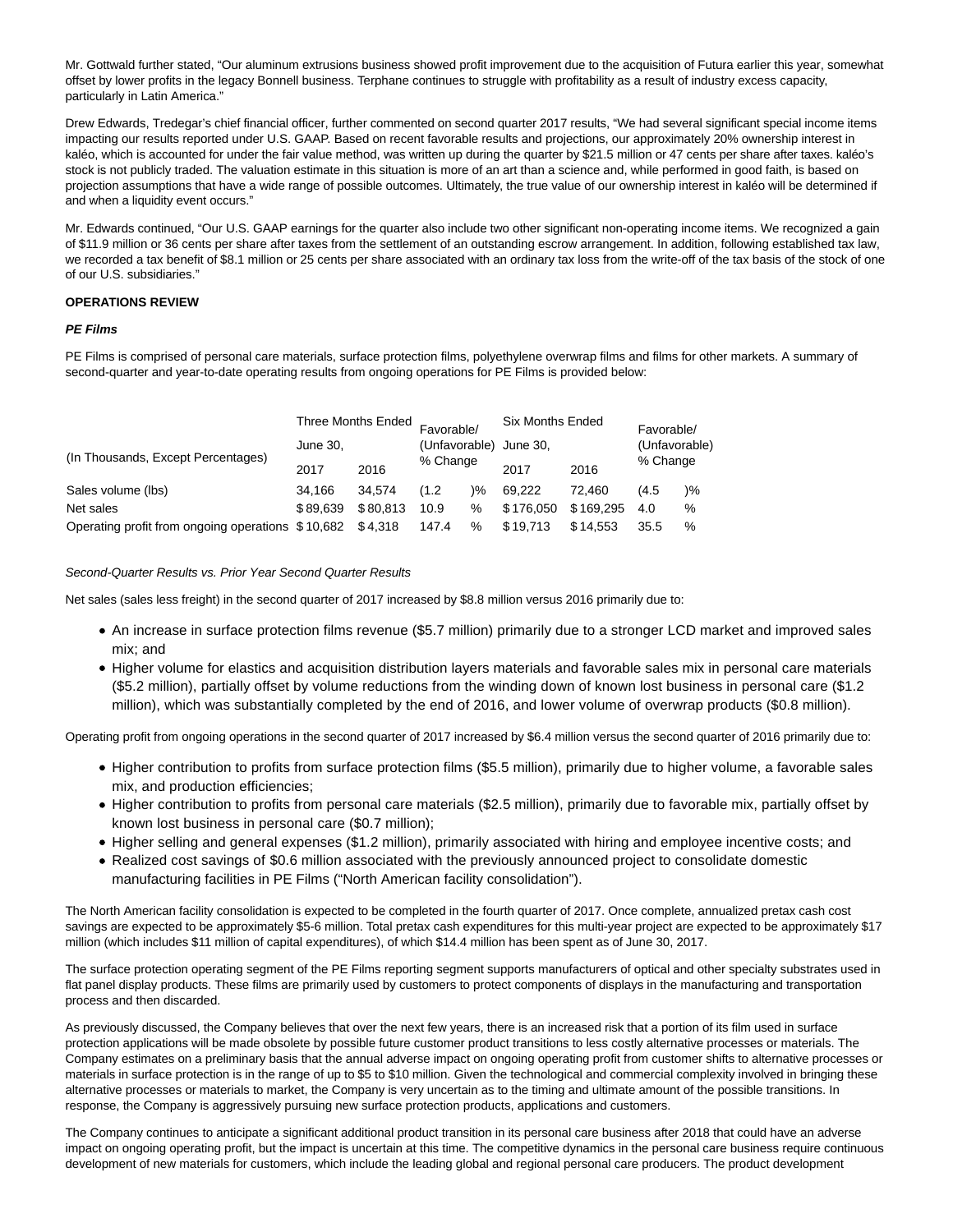process for personal care materials, which spans from idea inception to product commercialization, is typically 24 to 48 months.

R&D spending in PE Films has increased significantly over the past several years, and was approximately \$12 million in 2014, \$16 million in 2015 and \$19 million in 2016. R&D spending in 2017 is projected to be comparable to 2016.

Amounts estimated for the expected impact on future profits of lost business and product transitions are provided on a stand-alone basis and do not include any potential offsets such as sales growth, cost reductions or new product developments.

Year-To-Date Results vs. Prior Year Year-To-Date Results

Net sales in the first six months of 2017 increased by \$6.8 million versus 2016 primarily due to:

- Higher sales from surface protection films (\$7.1 million), primarily due to higher volume and a favorable sales mix;
- Higher volume for acquisition distribution layers materials and favorable sales mix in personal care materials (\$5.4 million), partially offset by volume reductions from the winding down of known lost business in personal care that was substantially completed by the end of 2016 (\$5.1 million); and
- Lower net volume primarily related to other personal care materials (\$0.7 million).

Operating profit from ongoing operations in the first six months of 2017 increased by \$5.2 million versus the first six months of 2016 primarily due to:

- Higher contribution to profits from surface protection films (\$6.0 million), mostly in the second quarter, primarily due to higher volume, a favorable sales mix, and production efficiencies;
- Higher contribution to profits from personal care materials and other PE Films products (\$1.7 million), primarily due to improved volume and inflation-driven price increases, more than offset by known lost business in personal care (\$2.0 million);
- The unfavorable lag in the pass-through of average resin costs of \$0.7 million in the first six months of 2017 versus the unfavorable lag of \$0.2 million in 2016; and
- Realized cost savings of \$1.0 million associated with the previously announced project to consolidate domestic manufacturing facilities in PE Films, more than offset by higher net general, selling and plant expenses (\$1.3 million), primarily associated with strategic hires and an increase in employee incentive costs.

## Capital Expenditures, Depreciation & Amortization

Capital expenditures in PE Films were \$7.8 million in the first six months of 2017 compared to \$13.9 million in the first six months of 2016. PE Films currently estimates that total capital expenditures in 2017 will be \$26 million, including approximately \$10 million for routine capital expenditures required to support operations. Capital spending for strategic projects in 2017 includes capacity expansion for elastics and acquisition distribution layer materials, in addition to other growth and strategic projects. Depreciation expense was \$6.9 million in the first six months of 2017 and \$6.6 million in the first six months of 2016. Depreciation expense is projected to be \$15 million in 2017.

### **Flexible Packaging Films**

Flexible Packaging Films, which is also referred to as Terphane, produces polyester-based films for use in packaging applications that have specialized properties, such as heat resistance, strength, barrier protection and the ability to accept high-quality print graphics. A summary of second quarter and year-to-date operating results from ongoing operations for Terphane is provided below:

|                                                         |          | Three Months Ended | Favorable/    |               | Six Months Ended |          | Favorable/    |               |
|---------------------------------------------------------|----------|--------------------|---------------|---------------|------------------|----------|---------------|---------------|
|                                                         | June 30. |                    | (Unfavorable) |               | June 30.         |          | (Unfavorable) |               |
| (In Thousands, Except Percentages)                      | 2017     | 2016               | % Change      |               | 2016<br>2017     |          | % Change      |               |
| Sales volume (lbs)                                      | 21.966   | 22.355             | (1.7)         | $\frac{9}{6}$ | 44.028           | 43.017   | 2.4           | %             |
| Net sales                                               | \$26.588 | \$27.207           | (2.3)         | $\frac{9}{6}$ | \$53.297         | \$53,585 | (0.5)         | $\frac{9}{6}$ |
| Operating profit (loss) from ongoing operations \$(319) |          | \$ (942)           | 66.1          | %             | \$(2,317)        | \$1,090  | ΝA            |               |

Second-Quarter Results vs. Prior Year Second Quarter Results

Sales volume decreased by 1.7% in the second quarter of 2017 compared with the second quarter of 2016 due to lower export sales volume. Net sales in the second quarter of 2017 decreased 2.3% versus the second quarter of 2016 due to lower sales volume and lower prices in a competitive market partially offset by a favorable sales mix.

Terphane's operating results from ongoing operations in the second quarter of 2017 showed an improvement of \$0.6 million versus the second quarter of 2016 primarily due to:

- Foreign currency transaction gains of \$0.2 million in the second quarter of 2017 versus \$1.6 million of losses in the second quarter of 2016, associated with U.S. Dollar denominated export sales in Brazil; and
- The unfavorable lag in the pass-through of raw material costs of \$1.0 million in the second quarter of 2017 versus the favorable lag of \$0.2 million in 2016.

The Company expects Terphane's future operating results to continue to be volatile until industry capacity utilization and the competitive dynamics in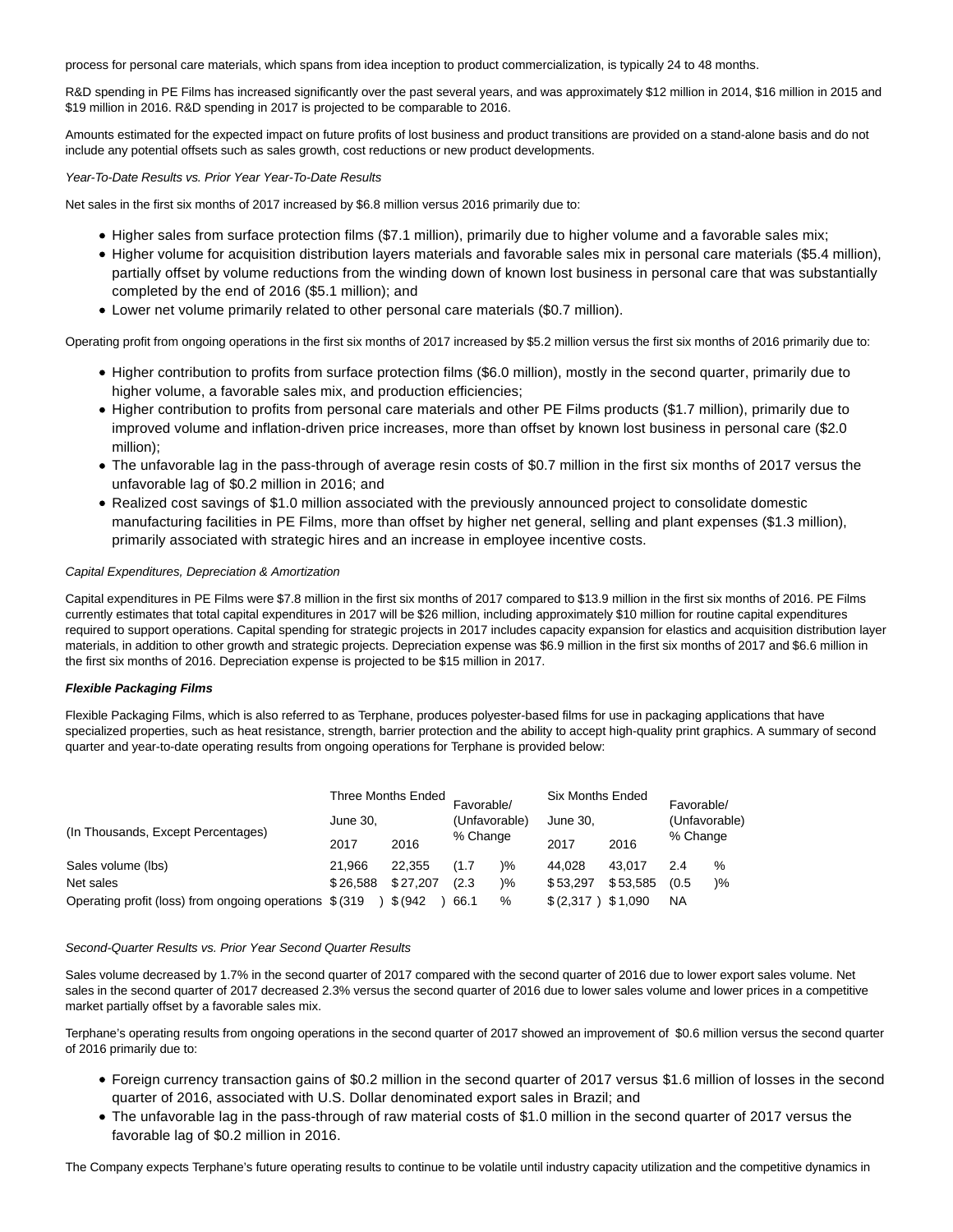Latin America improve. Additional capacity from a competitor in Latin America is expected to come on-line in the third quarter of 2017. A non-cash impairment charge associated with Terphane's trade name intangibles not subject to amortization (balance of \$6.3 million at June 30, 2017) and depreciable and amortizable assets could be triggered depending on expectations of the future prospects of this business.

#### Year-To-Date Results vs. Prior Year Year-To-Date Results

Sales volume improved by 2.4% in the first six months of 2017 compared with the first six months of 2016 primarily due to higher volume during the first quarter of 2017 in its markets outside of Brazil. Net sales in the first six months of 2017 decreased 0.5% versus the first six months of 2016 due to lower prices in a competitive market and a less favorable sales mix, partially offset by higher sales volume.

Terphane had an operating loss from ongoing operations in the first six months of 2017 of \$2.3 million versus an operating profit from ongoing operations in the first six months of 2016 of \$1.1 million. The resulting unfavorable change of \$3.4 million for the period was primarily due to:

- Lower margins from competitive pricing pressures that primarily relate to ongoing excess global capacity in the industry (particularly in Latin America), unfavorable economic conditions in Brazil, and inefficiencies from lower-than-planned production in the first quarter of 2017, partially offset by higher volume (net unfavorable impact of \$0.6 million);
- Foreign currency transaction losses of \$0.1 million in the first six months of 2017 versus \$3.3 million of losses in the first six months of 2016, associated with U.S. Dollar denominated export sales in Brazil;
- The unfavorable lag in the pass-through of raw material costs of \$2.1 million in the first six months of 2017 versus the favorable lag of \$1.2 million in 2016; and
- Higher costs and expenses of \$2.8 million primarily related to the adverse impact of high inflation in Brazil and the appreciation by approximately 17% of the average exchange rate for the Brazilian Real relative to the U.S. Dollar.

#### Capital Expenditures, Depreciation & Amortization

Capital expenditures in Terphane were \$1.2 million in the first six months of 2017 compared to \$1.2 million in the first six months of 2016. Terphane currently estimates that total capital expenditures in 2017 will be \$3 million, all for routine capital expenditures required to support operations. Depreciation expense was \$3.7 million in the first six months of 2017 and \$3.1 million in the first six months of 2016. Depreciation expense is projected to be \$7 million in 2017. Amortization expense was \$1.5 million in the first six months of 2017 and \$1.4 million in the first six months of 2016, and is projected to be \$3 million in 2017.

#### **Aluminum Extrusions**

Aluminum Extrusions, which includes Bonnell Aluminum and its operating divisions, AACOA, Inc. and Futura, produces high-quality, soft-alloy and medium-strength aluminum extrusions primarily for building and construction, automotive, consumer durables, machinery and equipment, electrical and distribution markets.

On February 15, 2017, Bonnell Aluminum acquired Futura on a net debt-free basis for approximately \$92 million. The amount actually funded in cash at the transaction date was approximately \$87.0 million, which was net of preliminary closing adjustments for working capital and seller transactionrelated obligations assumed and subsequently paid by Bonnell Aluminum. The Company may be refunded up to \$5 million if Futura does not meet certain performance requirements for the 2017 fiscal year. The acquisition, which was funded using Tredegar's secured revolving credit agreement, is being treated as an asset purchase for U.S. federal income tax purposes.

A summary of second-quarter and year-to-date results from ongoing operations for Aluminum Extrusions, including the results of Futura since its date of acquisition, is provided below:

|                                                   | <b>Three Months Ended</b> |          | Favorable/    |   | <b>Six Months Ended</b> | Favorable/    |      |      |              |  |          |  |
|---------------------------------------------------|---------------------------|----------|---------------|---|-------------------------|---------------|------|------|--------------|--|----------|--|
|                                                   | June 30.                  |          | (Unfavorable) |   | June 30.                | (Unfavorable) |      |      |              |  |          |  |
| (In Thousands, Except Percentages)                | 2017                      | 2016     | % Change      |   |                         |               |      |      | 2016<br>2017 |  | % Change |  |
| Sales volume (lbs) *                              | 44.962                    | 44.855   | 0.2           | % | 87.357                  | 86.323        | 1.2  | $\%$ |              |  |          |  |
| Net sales                                         | \$123.208                 | \$93.447 | 31.8          | % | \$222.807               | \$178.920     | 24.5 | %    |              |  |          |  |
| Operating profit from ongoing operations \$11,772 |                           | \$10.859 | 8.4           | % | \$21.601                | \$18.359      | 17.7 | %    |              |  |          |  |

\* Excludes sales volume associated with Futura, acquired on February 15, 2017.

#### Second-Quarter Results vs. Prior Year Second Quarter Results

Net sales in the second quarter of 2017 increased versus 2016 primarily due to the addition of Futura. Futura contributed net sales of \$22.5 million in the second quarter of 2017. Excluding the impact of Futura, net sales were higher as a result of an increase in average selling prices primarily due to the pass-through to customers of higher market-driven raw material costs.

Volume on an organic basis (which excludes the impact of the Futura acquisition) in the second quarter of 2017 was relatively flat versus 2016. Higher volume in specialty markets was largely offset by decreases in the building & construction and automotive markets. The Company believes that lower sales volume in these markets was largely tied to the timing of customer orders. Higher average net selling prices, primarily attributed to an increase in aluminum market prices, had a favorable impact on net sales of \$7.9 million.

Operating profit from ongoing operations in the second quarter of 2017 increased by \$0.9 million in comparison to the second quarter of 2016. Excluding the favorable profit impact of Futura (\$2.8 million), operating profit from ongoing operations decreased \$1.9 million, primarily as a result of higher operating costs, including supplies and maintenance, utilities and employee-related expenses, partially offset by higher inflation-related sales prices net of increased material costs (\$0.8 million). In addition, operating profit was lower due to disruptions to normal production (\$1.0 million)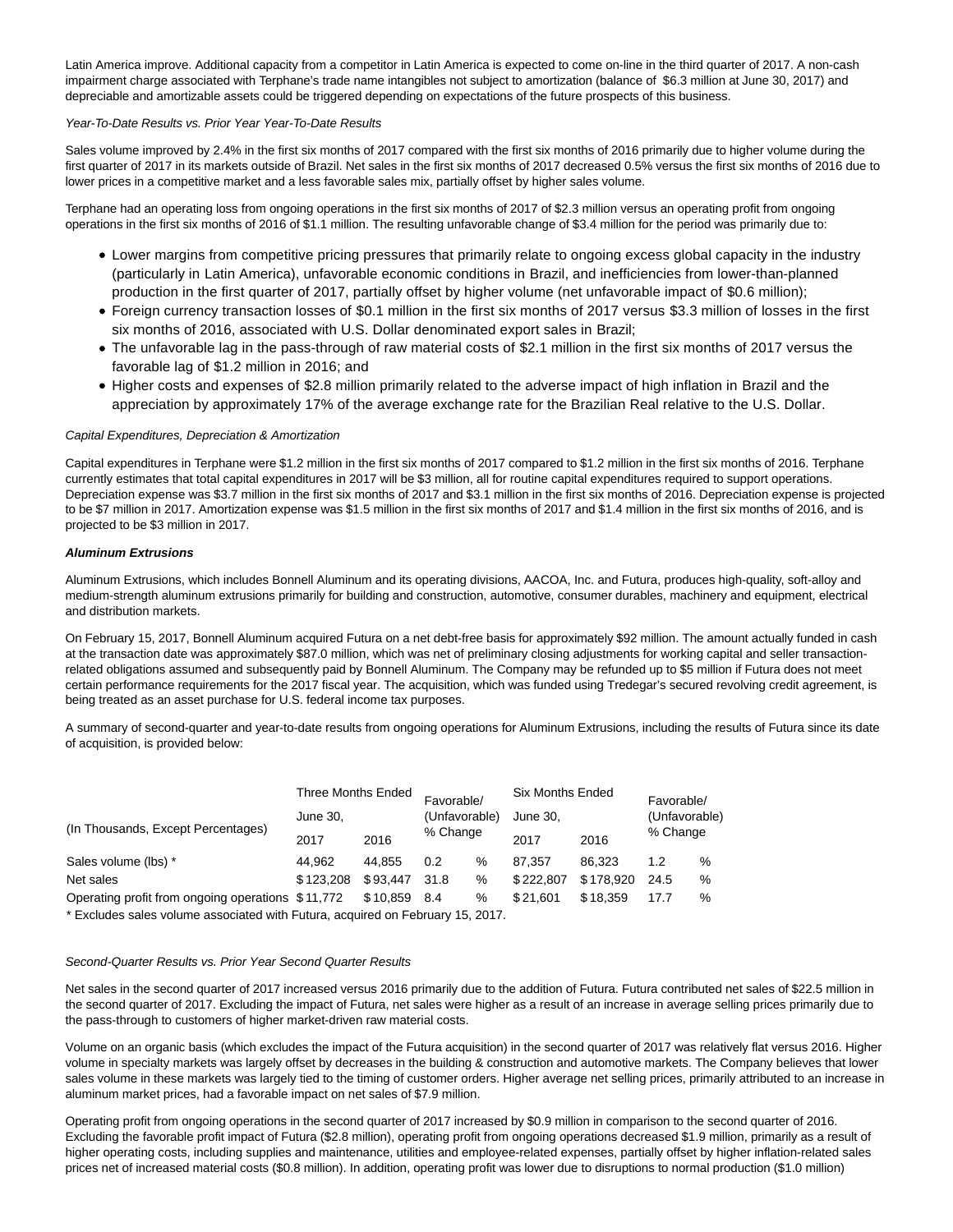associated with the transition to the new extrusion line in Niles, Michigan, which began its ramp-up at the end of the second quarter.

## Year-To-Date Results vs. Prior Year Year-To-Date Results

Net sales in the first half of 2017 increased \$43.9 million versus 2016 primarily due to the addition of Futura. Futura has contributed net sales of \$30.8 million since its acquisition in the first quarter of 2017. Excluding the impact of Futura, net sales were higher primarily as a result of an increase in average selling prices due to the pass-through to customers of higher market-driven raw material costs and slightly higher volumes. Higher average net selling prices, primarily attributed to an increase in aluminum market prices, had a favorable impact on net sales of \$12.4 million.

Volume on an organic basis (which excludes the impact of the Futura acquisition) in the first half of 2017 increased slightly versus 2016. Higher volume in the specialty and automotive markets was largely offset by decreases in building & construction market. The Company believes that lower year-to-date sales volume in this market has resulted primarily from downtime associated with upgrades made to a paint line that serves this market in the first quarter and the timing of customer orders in the second quarter.

Operating profit from ongoing operations in the first half of 2017 increased by \$3.2 million versus the first half of 2016. Excluding the favorable profit impact of Futura (\$3.8 million), operating profit from ongoing operations decreased \$0.6 million, primarily due to disruptions to normal production associated with the transition to the new extrusion line in Niles, Michigan, which began its ramp-up at the end of the second quarter.

#### Cast House Explosion

On June 29, 2016, the Bonnell Aluminum plant in Newnan, Georgia suffered an explosion in the casting department, resulting in injuries to five employees. The explosion caused significant damage to the cast house and related equipment. The Company is in the process of replacing the damaged casting equipment and expects the cast house to be back in production in the third quarter of 2017. The Newnan plant is currently sourcing raw materials for its extrusion process from other Bonnell plants and from third party vendors. Bonnell Aluminum has various forms of insurance to cover losses associated with this type of event.

During the first six months of 2017, Bonnell incurred \$4.2 million of additional expenses associated with the explosion, and \$4.1 million of this amount has been fully offset by anticipated insurance recoveries. Additionally, \$0.6 million of additional expenses incurred in 2016 that were not reasonably assured of being covered by insurance recoveries are now expected to be recovered and are included as an offset to expenses in "Plant shutdowns, asset impairments, restructurings and other" in the Net Sales and Operating Profit by Segment and in "Cost of goods sold" in the Condensed Consolidated Statements of Income. As the insurance recovery process progresses, additional insurance recoveries are expected. In the second half of 2017, Bonnell expects to record a gain associated with the involuntary conversion of the old cast house.

# Capital Expenditures, Depreciation & Amortization

Capital expenditures in Bonnell Aluminum were \$17.7 million in the first six months of 2017 (including \$0.9 million associated with Futura since it was acquired), compared to \$3.6 million in the first six months of 2016. Capital expenditures are projected to total \$25 million in 2017, including \$9 million used to complete the extrusions capacity expansion project at the Niles, Michigan plant, expenditures to repair the damage caused by the cast house explosion net of related insurance recoveries (facility upgrades of approximately \$2 million will not be covered by insurance reimbursements), \$9 million for routine items required to support legacy operations, and \$2 million to support the operations of Futura. Depreciation expense was \$5.3 million in the first six months of 2017, which included \$1.1 million from the addition of Futura, compared to \$4.1 million in the first six months of 2016, and is projected to be \$11 million in 2017. Amortization expense was \$1.4 million in the first six months of 2017, which included \$0.8 million from the addition of Futura, and \$0.5 million in the first six months of 2016, and is projected to be \$3 million in 2017.

#### **Corporate Expenses, Interest, Taxes & Other**

Pension expense was \$5.2 million in the first six months of 2017, a favorable change of \$0.4 million from the first six months of 2016. The impact on earnings from pension expense is reflected in "Corporate expenses, net" in the Net Sales and Operating Profit by Segment table. Pension expense is projected to be \$10.4 million in 2017. Corporate expenses, net, decreased in the first six months of 2017 versus 2016 primarily due to lower pension expense and stock-based employee benefit costs, partially offset by higher incentive accruals.

Interest expense was \$2.8 million in the first six months of 2017 in comparison to \$2.0 million in the first six months of 2016. Interest expense in 2016 included the write off of \$0.2 million in unamortized loan fees from the Company's revolving credit agreement that was refinanced in the first quarter of 2016.

The effective tax rate used to compute income tax expense from continuing operations was 9.9% in the first six months of 2017, compared to 29.8% in the first six months of 2016. The effective tax rate from ongoing operations comparable to the earnings reconciliation table on page 1 was 39.1% for the first six months of 2017 versus 32.1% in 2016. An explanation of significant differences between the estimated effective tax rate for income from continuing operations and the U.S. federal statutory rate for 2017 and 2016 will be provided in the Form 10-Q.

#### **CAPITAL STRUCTURE**

Total debt was \$187.3 million at June 30, 2017, compared to \$95.0 million at December 31, 2016. Net debt (debt in excess of cash and cash equivalents) was \$163.3 million at June 30, 2017, compared to \$65.5 million at December 31, 2016. The increase in debt was substantially due to the acquisition of Futura, which was funded using borrowings under the Company's secured revolving credit agreement. Net debt is a financial measure that is not calculated or presented in accordance with GAAP. See Note (d) in the Notes to the Financial Tables for a reconciliation of this non-GAAP financial measure to the most directly comparable GAAP financial measure.

### **FORWARD-LOOKING AND CAUTIONARY STATEMENTS**

Some of the information contained in this press release may constitute "forward-looking statements" within the meaning of the "safe harbor" provisions of the Private Securities Litigation Reform Act of 1995. When we use the words "believe," "estimate," "anticipate," "expect," "project," "likely," "may" and similar expressions, we do so to identify forward-looking statements. Such statements are based on our then current expectations and are subject to a number of risks and uncertainties that could cause actual results to differ materially from those addressed in the forward-looking statements. It is possible that our actual results and financial condition may differ, possibly materially, from the anticipated results and financial condition indicated in or implied by these forward-looking statements. Accordingly, you should not place undue reliance on these forward-looking statements. Factors that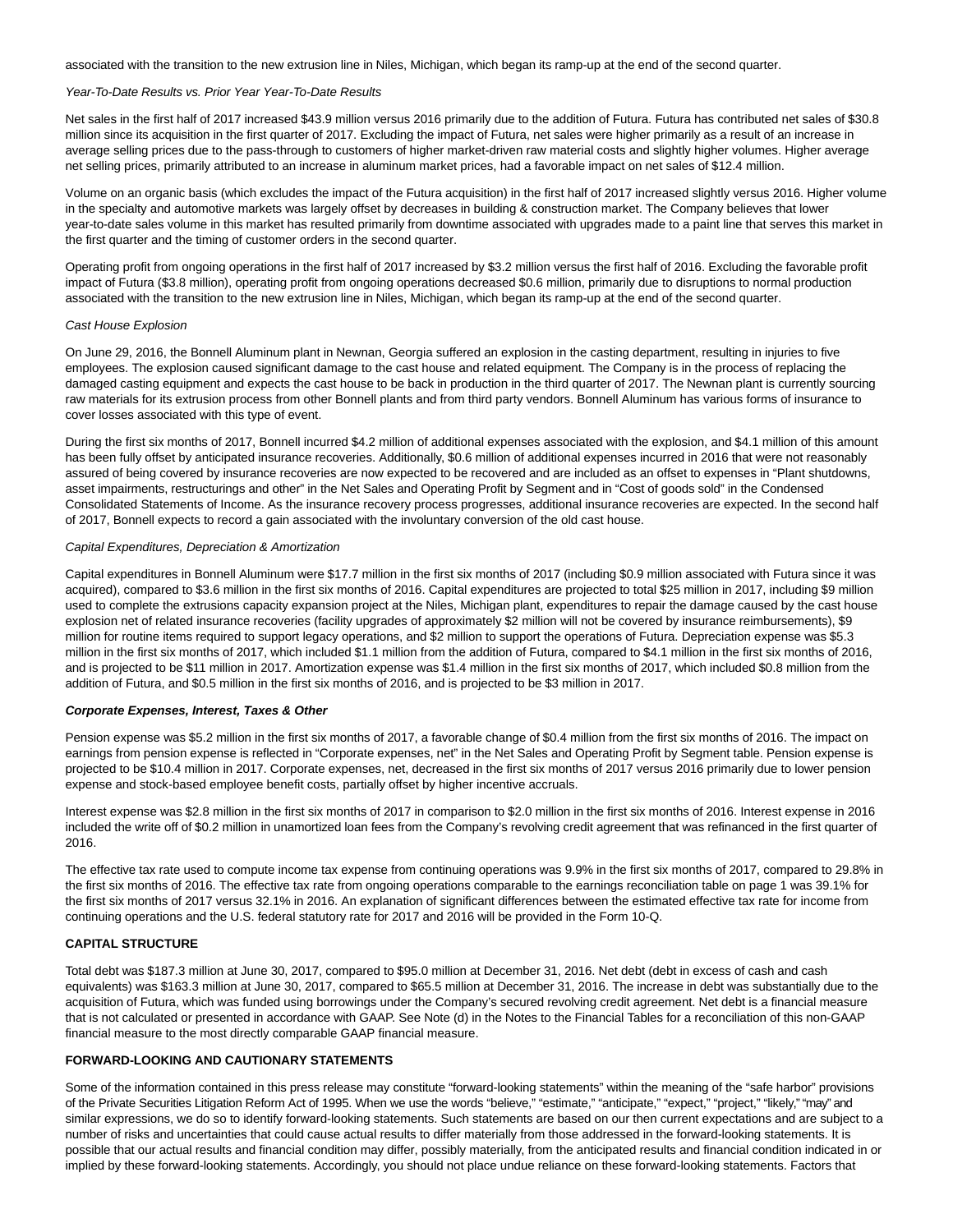could cause actual results to differ from expectations include, without limitation, the following:

- the loss or gain of sales to significant customers on which our business is highly dependent;
- the achievement or inability to achieve sales to new customers to replace lost business;
- our ability to develop and deliver new products at competitive prices;
- the failure of our customers to achieve success or maintain market share;
- failure to protect our intellectual property rights;
- the risks of doing business in countries outside the U.S. that affect our substantial international operations;
- political, economic, and regulatory factors concerning our products; uncertain economic conditions in countries in which we do business;
- competition from other manufacturers, including manufacturers in lower-cost countries and manufacturers benefitting from government subsidies;
- the impact of fluctuations in foreign exchange rates;
- a change in the amount of our underfunded defined benefit (pension) plan liability;
- an increase in the operating costs incurred by our operating companies, including, for example, the cost of raw materials and energy;
- the inability to successfully identify, complete or integrate strategic acquisitions; the failure to realize the expected benefits of such acquisitions and the assumption of unanticipated risks in such acquisitions;
- disruption to our manufacturing facilities;
- the occurrence or threat of extraordinary events, including natural disasters and terrorist attacks;
- an information technology system failure or breach;
- the volatility and uncertainty of the valuation of our cost-basis investment in kaléo;
- the possibility of the imposition of tariffs on imported aluminum billet used in our aluminum extrusions;

and the other factors discussed in the reports Tredegar files with or furnishes to the Securities and Exchange Commission ("the SEC") from time to time, including the risks and important factors set forth in additional detail in "Risk Factors" Part II, Item 5 of the Form 10-Q and in Part I, Item 1A of Tredegar's 2016 Annual Report on Form 10-K (the "2016 Form 10-K") filed with the SEC. Readers are urged to review and consider carefully the disclosures Tredegar makes in its filings with the SEC, including the 2016 Form 10-K.

Tredegar does not undertake, and expressly disclaims any duty, to update any forward-looking statement made in this press release to reflect any change in management's expectations or any change in conditions, assumptions or circumstances on which such statements are based, except as required by applicable law.

To the extent that the financial information portion of this press release contains non-GAAP financial measures, it also presents both the most directly comparable financial measures calculated and presented in accordance with GAAP and a quantitative reconciliation of the difference between any such non-GAAP measures and such comparable GAAP financial measures. Reconciliations of non-GAAP financial measures are provided in the Notes to the Financial Tables included with this press release and can also be found within "Presentations" in the "Investors" section of our website, [www.tredegar.com.](http://cts.businesswire.com/ct/CT?id=smartlink&url=http%3A%2F%2Fwww.tredegar.com&esheet=51607133&newsitemid=20170801006848&lan=en-US&anchor=www.tredegar.com&index=1&md5=7b03c6e644fbdfb8ad8a7472d1e5f74d)

Tredegar uses its website as a channel of distribution of material company information. Financial information and other material information regarding Tredegar is posted on and assembled in the "Investors" section of its website.

Tredegar Corporation is a manufacturer of plastic films and aluminum extrusions. A global company headquartered in Richmond, Virginia, Tredegar had 2016 sales of \$828 million. With approximately 3,200 employees, the company operates manufacturing facilities in North America, South America, Europe, and Asia.

# **Tredegar Corporation Condensed Consolidated Statements of Income (In Thousands, Except Per-Share Data) (Unaudited)**

|                                                                                                  | <b>Three Months Ended</b> |           | <b>Six Months Ended</b> |           |  |
|--------------------------------------------------------------------------------------------------|---------------------------|-----------|-------------------------|-----------|--|
|                                                                                                  | June 30.                  |           | June 30.                |           |  |
|                                                                                                  | 2017                      | 2016      | 2017                    | 2016      |  |
| <b>Sales</b>                                                                                     | \$247,347                 | \$208,533 | \$468,372               | \$415,867 |  |
| Other income (expense), net (a)(b)                                                               | 34,735                    | 322       | 38,022                  | 1,092     |  |
|                                                                                                  | 282.082                   | 208,855   | 506,394                 | 416,959   |  |
| Cost of goods sold (a)                                                                           | 197.372                   | 169.830   | 379,220                 | 332,882   |  |
| Freight                                                                                          | 7.912                     | 7,066     | 16,218                  | 14,067    |  |
| Selling, R&D and general expenses (a)                                                            | 26.744                    | 24.744    | 51,796                  | 49,583    |  |
| Amortization of intangibles                                                                      | 1,652                     | 990       | 2,893                   | 1,946     |  |
| Interest expense                                                                                 | 1,642                     | 947       | 2,822                   | 2,032     |  |
| Asset impairments and costs associated with exit and disposal activities, net of adjustments (a) | (271)                     | 553       | 293                     | 1,226     |  |
|                                                                                                  | 235,051                   | 204,130   | 453,242                 | 401,736   |  |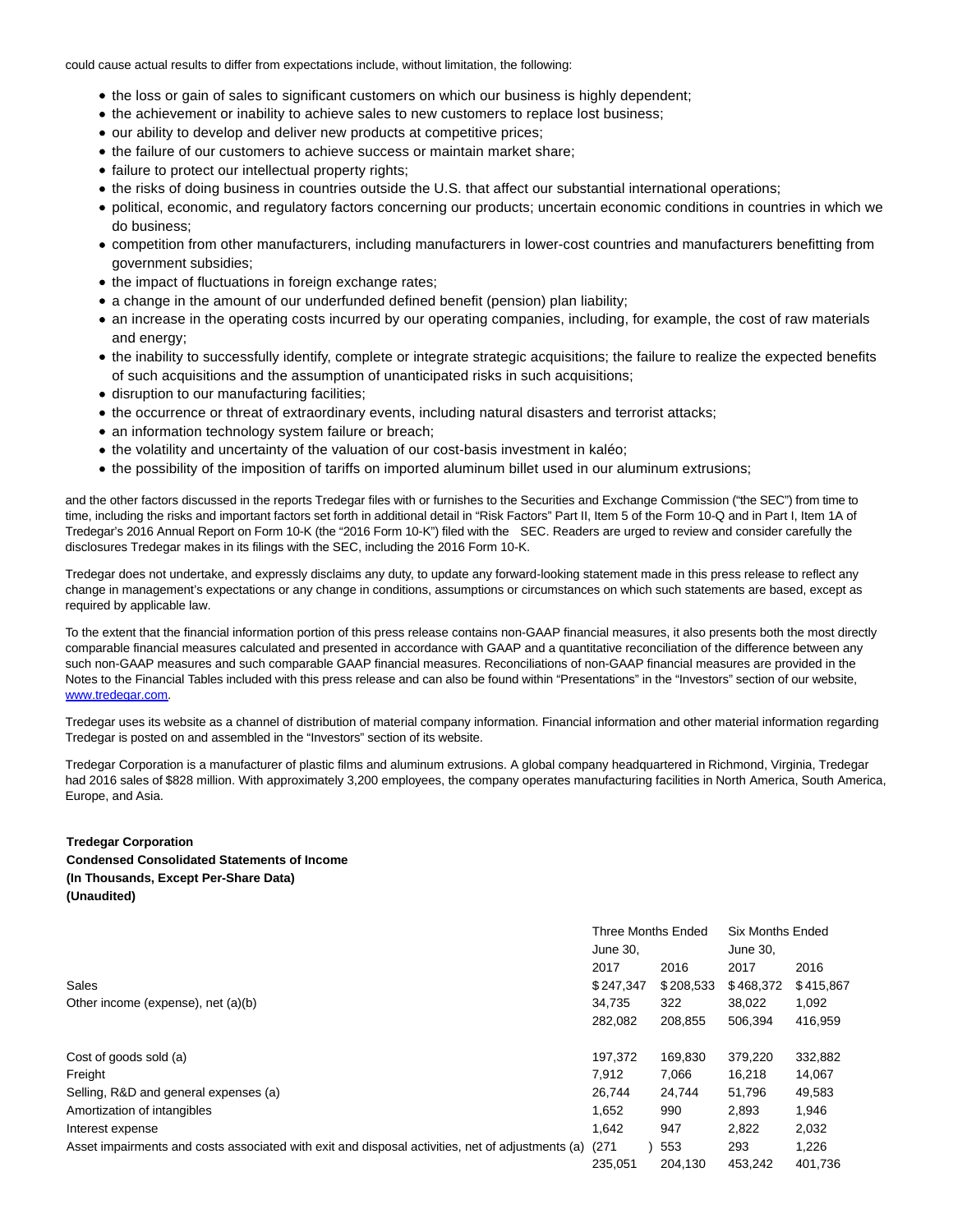| Income before income taxes<br>Income taxes $(c)(e)$<br>Net income | 47,031<br>2.827<br>\$44,204 | 4,725<br>1,317<br>\$3,408 | 53,152<br>5,246<br>\$47,906 | 15,223<br>4,533<br>\$10,690 |
|-------------------------------------------------------------------|-----------------------------|---------------------------|-----------------------------|-----------------------------|
| Earnings per share:                                               |                             |                           |                             |                             |
| Basic                                                             | \$1.34                      | \$0.10                    | \$1.45                      | \$0.33                      |
| <b>Diluted</b>                                                    | \$1.34                      | \$0.10                    | \$1.45                      | \$0.33                      |
| Shares used to compute earnings per share:                        |                             |                           |                             |                             |
| Basic                                                             | 32,961                      | 32,716                    | 32,941                      | 32,685                      |
| <b>Diluted</b>                                                    | 33,051                      | 32,716                    | 32,999                      | 32,685                      |

# **Tredegar Corporation**

# **Net Sales and Operating Profit by Segment (In Thousands) (Unaudited)**

|                                                                             | Three Months Ended<br>June 30, |           | Six Months Ended<br>June 30, |           |
|-----------------------------------------------------------------------------|--------------------------------|-----------|------------------------------|-----------|
|                                                                             | 2017                           | 2016      | 2017                         | 2016      |
| <b>Net Sales</b>                                                            |                                |           |                              |           |
| <b>PE Films</b>                                                             | \$89,639                       | \$80,813  | \$176,050                    | \$169,295 |
| Flexible Packaging Films                                                    | 26,588                         | 27,207    | 53.297                       | 53,585    |
| <b>Aluminum Extrusions</b>                                                  | 123.208                        | 93.447    | 222.807                      | 178,920   |
| Total net sales                                                             | 239,435                        | 201,467   | 452,154                      | 401,800   |
| Add back freight                                                            | 7.912                          | 7.066     | 16.218                       | 14,067    |
| Sales as shown in the Condensed Consolidated Statements of Income \$247,347 |                                | \$208.533 | \$468.372                    | \$415.867 |

# **Operating Profit (Loss)**

| PE Films:                                                        |          |         |          |          |  |
|------------------------------------------------------------------|----------|---------|----------|----------|--|
| Ongoing operations                                               | \$10,682 | \$4,318 | \$19,713 | \$14,553 |  |
| Plant shutdowns, asset impairments, restructurings and other (a) | (904     | )(1,356 | (2,972)  | (2, 491) |  |
| Flexible Packaging Films:                                        |          |         |          |          |  |
| Ongoing operations                                               | (319)    | ) (942  | (2, 317) | 1,090    |  |
| Plant shutdowns, asset impairments, restructurings and other (a) | 11,856   |         | 11,856   |          |  |
| Aluminum Extrusions:                                             |          |         |          |          |  |
| Ongoing operations                                               | 11,772   | 10,859  | 21,601   | 18,359   |  |
| Plant shutdowns, asset impairments, restructurings and other (a) | 1,571    | (558    | (2,769)  | (565     |  |
| Total                                                            | 34,658   | 12,321  | 45,112   | 30,946   |  |
| Interest income                                                  | 55       | 51      | 129      | 88       |  |
| Interest expense                                                 | 1,642    | 947     | 2,822    | 2,032    |  |
| Gain on investment accounted for under fair value method (b)     | 21,500   | 300     | 24,800   | 1,100    |  |
| Stock option-based compensation costs                            | 38       | 31      | 41       | (7)      |  |
| Corporate expenses, net (a)                                      | 7,502    | 6,969   | 14,026   | 14,886   |  |
| Income before income taxes                                       | 47,031   | 4,725   | 53,152   | 15,223   |  |
| Income taxes $(c)(e)$                                            | 2,827    | 1,317   | 5,246    | 4,533    |  |
| Net income                                                       | \$44,204 | \$3,408 | \$47,906 | \$10,690 |  |

# **Tredegar Corporation**

**Condensed Consolidated Balance Sheets (In Thousands) (Unaudited)**

|                                   |          | June 30, 2017 December 31, 2016 |
|-----------------------------------|----------|---------------------------------|
| <b>Assets</b>                     |          |                                 |
| Cash & cash equivalents           | \$24,026 | \$29,511                        |
| Accounts & other receivables, net | 129,164  | 97,388                          |
| Income taxes recoverable          | 13.691   | 7.518                           |
| Inventories                       | 84.359   | 66,069                          |
| Prepaid expenses & other          | 7.176    | 7,738                           |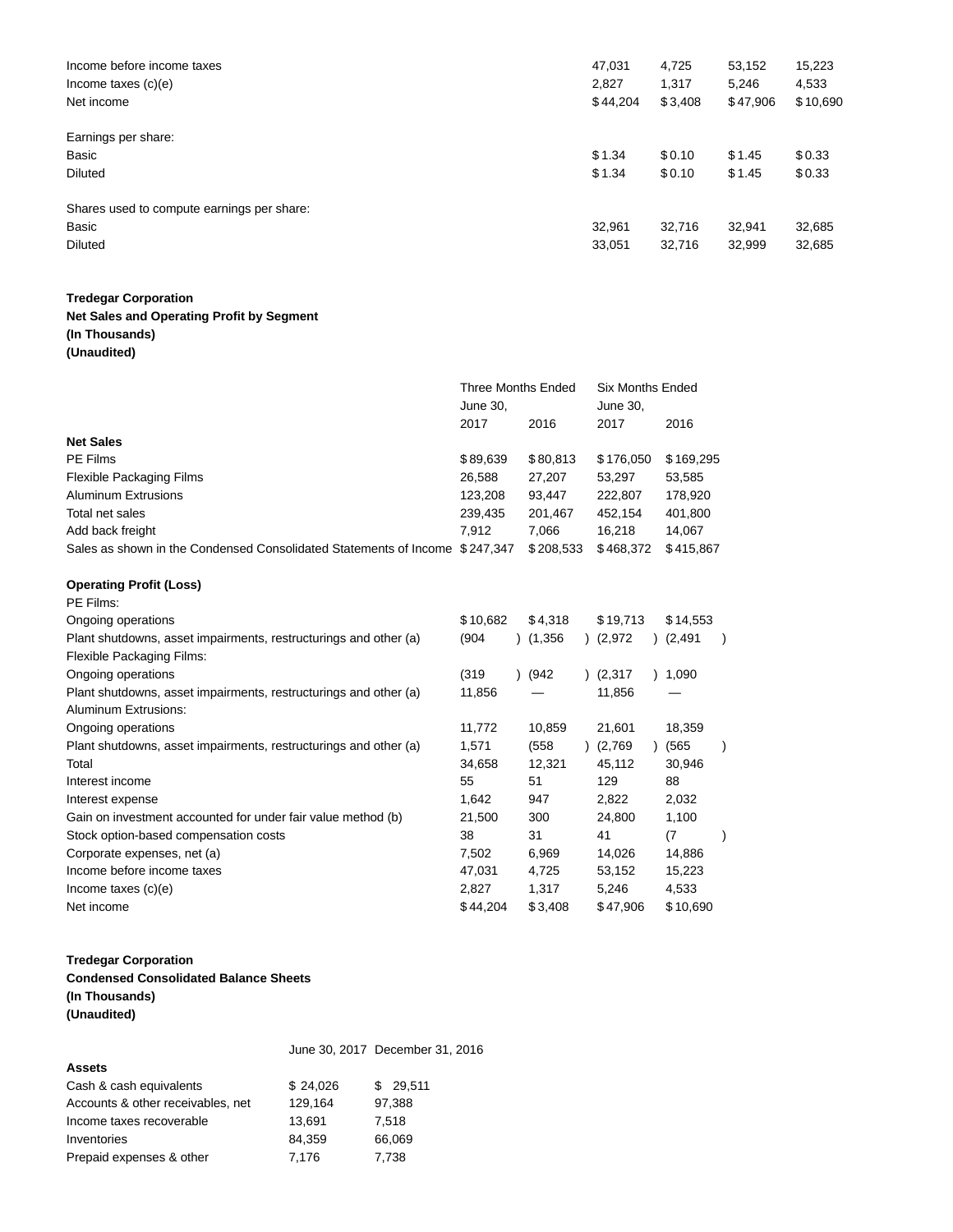| <b>Total current assets</b>                 | 258,416   | 208,224       |
|---------------------------------------------|-----------|---------------|
| Property, plant & equipment, net            | 304,530   | 260,725       |
| Goodwill & other intangibles, net           | 189,442   | 151,423       |
| Other assets                                | 55,573    | 30,790        |
| <b>Total assets</b>                         | \$807,961 | 651,162<br>\$ |
| <b>Liabilities and Shareholders' Equity</b> |           |               |
| Accounts payable                            | \$95,706  | 81,342<br>\$  |
| Accrued expenses                            | 38,323    | 38,647        |
| <b>Total current liabilities</b>            | 134,029   | 119,989       |
| Long-term debt                              | 187,250   | 95,000        |
| Deferred income taxes                       | 25,717    | 21,110        |
| Other noncurrent liabilities                | 101,537   | 104,280       |
| Shareholders' equity                        | 359,428   | 310,783       |
| Total liabilities and shareholders' equity  | \$807,961 | \$<br>651,162 |

# **Tredegar Corporation**

# **Condensed Consolidated Statements of Cash Flows**

# **(In Thousands)**

**(Unaudited)**

|                                                                                     | <b>Six Months Ended</b><br>June 30, |           |               |
|-------------------------------------------------------------------------------------|-------------------------------------|-----------|---------------|
|                                                                                     | 2017                                | 2016      |               |
| Cash flows from operating activities:                                               |                                     |           |               |
| Net income                                                                          | \$47,906                            | \$10,690  |               |
| Adjustments for noncash items:                                                      |                                     |           |               |
| Depreciation                                                                        | 15,993                              | 13,847    |               |
| Amortization of intangibles                                                         | 2,893                               | 1,946     |               |
| Deferred income taxes                                                               | 2,000                               | (3, 563)  | $\rightarrow$ |
| Accrued pension income and post-retirement benefits                                 | 5,264                               | 5,759     |               |
| (Gain)/loss on investment accounted for under the fair value method                 | $(24,800)$ $(1,100)$                |           | $\lambda$     |
| (Gain)/loss on asset impairments and divestitures                                   | 50                                  | 339       |               |
| Net (gain)/loss on sale of assets                                                   | 307                                 |           |               |
| Changes in assets and liabilities, net of effects of acquisitions and divestitures: |                                     |           |               |
| Accounts and other receivables                                                      | $(20, 197)$ $(4, 278)$              |           | $\lambda$     |
| Inventories                                                                         | $(7,261)$ 1,490                     |           |               |
| Income taxes recoverable/payable                                                    | $(6,120)$ $(1,099)$                 |           | $\lambda$     |
| Prepaid expenses and other                                                          | 735                                 | (737)     | $\lambda$     |
| Accounts payable and accrued expenses                                               | 6,178                               | (5, 554)  | $\lambda$     |
| Pension and postretirement benefit plan contributions                               | $(2,106)$ $(1,077)$                 |           | $\lambda$     |
| Other, net                                                                          | 1,126                               | 1,600     |               |
| Net cash provided by operating activities                                           | 21,968                              | 18,263    |               |
| Cash flows from investing activities:                                               |                                     |           |               |
| Capital expenditures                                                                | $(26,692)$ $(19,018)$               |           |               |
| Acquisition                                                                         | $(87, 110)$ –                       |           |               |
| Proceeds from the sale of assets and other                                          | 95                                  | 1,104     |               |
| Net cash used in investing activities                                               | $(113,707)$ $(17,914)$              |           |               |
| Cash flows from financing activities:                                               |                                     |           |               |
| <b>Borrowings</b>                                                                   | 148,750                             | 28,500    |               |
| Debt principal payments                                                             | $(56,500)$ $(38,500)$               |           |               |
| Dividends paid                                                                      | $(7,268)$ $(7,213)$                 |           | $\lambda$     |
| Debt financing costs                                                                |                                     | (2,508)   | $\lambda$     |
| Proceeds from exercise of stock options and other                                   | 695                                 | (118)     | $\lambda$     |
| Net cash used in financing activities                                               | 85,677                              | (19, 839) |               |
| Effect of exchange rate changes on cash                                             | 577                                 | 2,831     |               |
| Decrease in cash and cash equivalents                                               | $(5,485)$ (16,659)                  |           |               |
| Cash and cash equivalents at beginning of period                                    | 29,511                              | 44,156    |               |
| Cash and cash equivalents at end of period                                          | \$24,026                            | \$27,497  |               |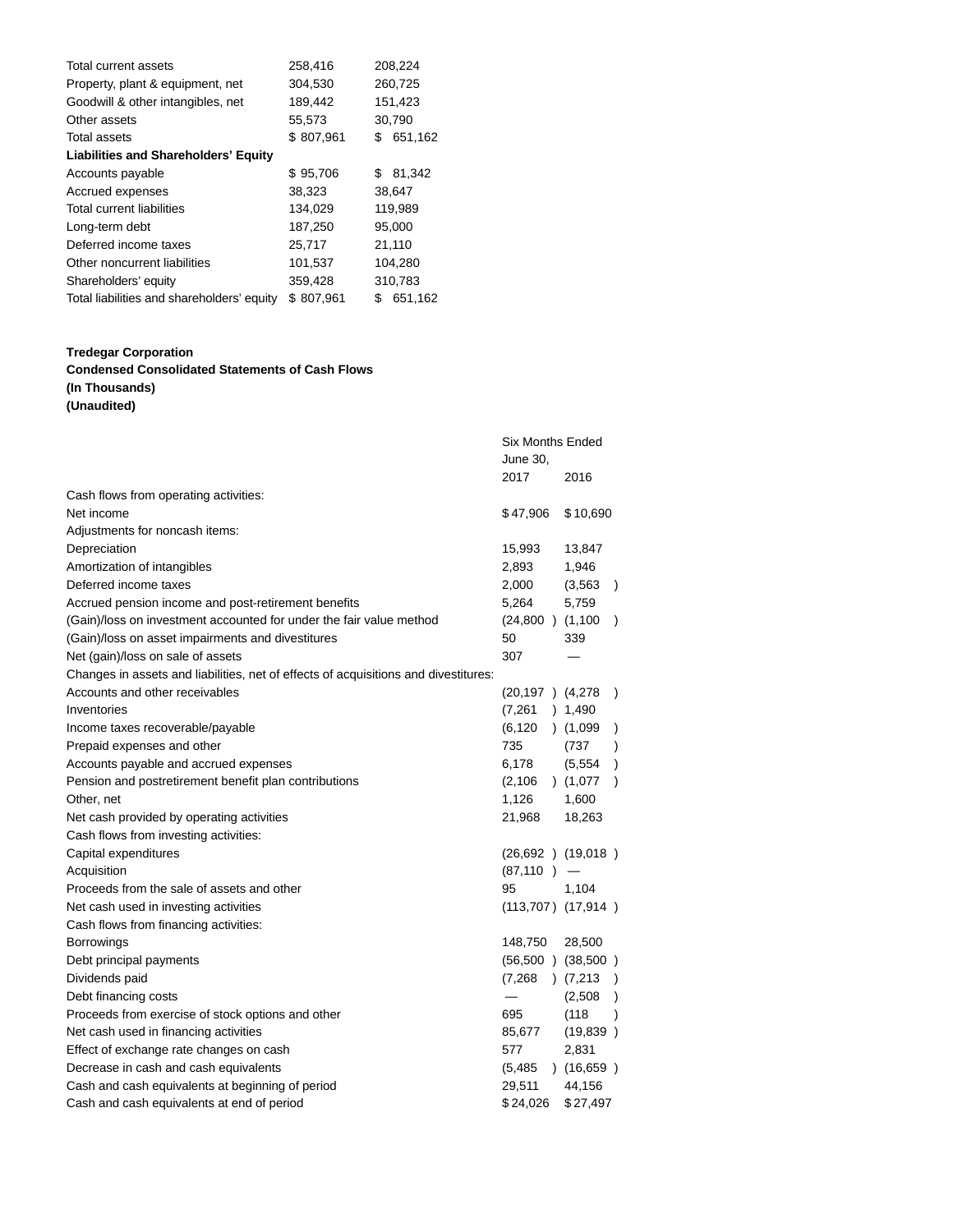#### **Notes to the Financial Tables**

### **(Unaudited)**

(a) Losses associated with plant shutdowns, asset impairments, restructurings and other items for continuing operations in the second quarter and first six months of 2017 and 2016 detailed below are shown in the statements of net sales and operating profit by segment and are included in "Asset impairments and costs associated with exit and disposal activities, net of adjustments" in the condensed consolidated statements of income, unless otherwise noted.

Plant shutdowns, asset impairments, restructurings and other items in the second quarter of 2017 include:

Pretax income of \$11.9 million related to the settlement of an escrow arrangement established upon the acquisition of Terphane in 2011 (included in "Other income (expense), net" in the condensed consolidated statements of income). In settling the escrow arrangement, the

- Company assumed the risk of the claims (and associated legal fees) against which the escrow previously secured the Company. While the ultimate amount of such claims is unknown, the Company believes that it is reasonably possible that it could be liable for some portion of these claims, and currently estimates the amount of such future claims at approximately \$3.5 million;
- Pretax charges of \$1.0 million related to estimated excess costs associated with the ramp-up of new product offerings and additional expenses related to strategic capacity expansion projects by PE Films of \$0.9 million and by Bonnell of \$0.1 million (included in "Cost of goods sold" in the condensed consolidated statements of income);
- Pretax income of \$0.9 million related to the explosion that occurred in the second quarter of 2016 at the aluminum extrusions manufacturing facility in Newnan, Georgia, for the expected recovery of excess production costs of \$0.6 million incurred in 2016 and \$0.3 million incurred in the first quarter of 2017 for which recovery from insurance carriers was not previously considered to be reasonably assured (included in "Cost of goods sold" in the condensed consolidated statements of income);
- Pretax income of \$0.7 million related to the fair valuation of an earnout provision from the acquisition of Futura (included in "Other income (expense), net" in the condensed consolidated statements of income);
- condensed consolidated statements of income and "Corporate expenses, net" in the statements of net sales and operating profit by Pretax charges of \$0.6 million associated with a business development project (included in "Selling, R&D and general expenses" in the segment); and

• Pretax charges of \$0.3 million associated with the consolidation of domestic PE Films' manufacturing facilities, which consists of facility consolidation-related expenses of \$0.2 million and accelerated depreciation of \$0.1 million (included in "Cost of goods sold" in the condensed consolidated statements of income), offset by pretax income of \$0.3 million related to a reduction of severance and other employee-related accrued costs.

Plant shutdowns, asset impairments, restructurings and other items in the first six months of 2017 include:

Pretax income of \$11.9 million related to the settlement of an escrow arrangement established upon the acquisition of Terphane in 2011 (included in "Other income (expense), net" in the condensed consolidated statements of income). In settling the escrow arrangement, the

• Company assumed the risk of the claims (and associated legal fees) against which the escrow previously secured the Company. While the ultimate amount of such claims is unknown, the Company believes that it is reasonably possible that it could be liable for some portion of these claims, and currently estimates the amount of such future claims at approximately \$3.5 million;

Pretax charges of \$3.3 million related to the acquisition of Futura, i) associated with accounting adjustments of \$1.7 million made to the value of inventory sold by Aluminum Extrusions after its acquisition of Futura (included in "Cost of goods sold" in the condensed consolidated statements of income), ii) acquisition costs of \$1.5 million and iii) integration costs of \$0.1 million (both ii and iii included in

• "Selling, R&D and general expenses" in the condensed consolidated statements of income), offset by pretax income of \$0.7 million related to the fair valuation of an earnout provision (included in "Other income (expense), net" in the condensed consolidated statements of income);

• Pretax charges of \$2.8 million related to estimated excess costs associated with the ramp-up of new product offerings and additional expenses related to strategic capacity expansion projects by PE Films of \$2.4 million and by Aluminum Extrusions of \$0.4 million (included in "Cost of goods sold" in the condensed consolidated statements of income);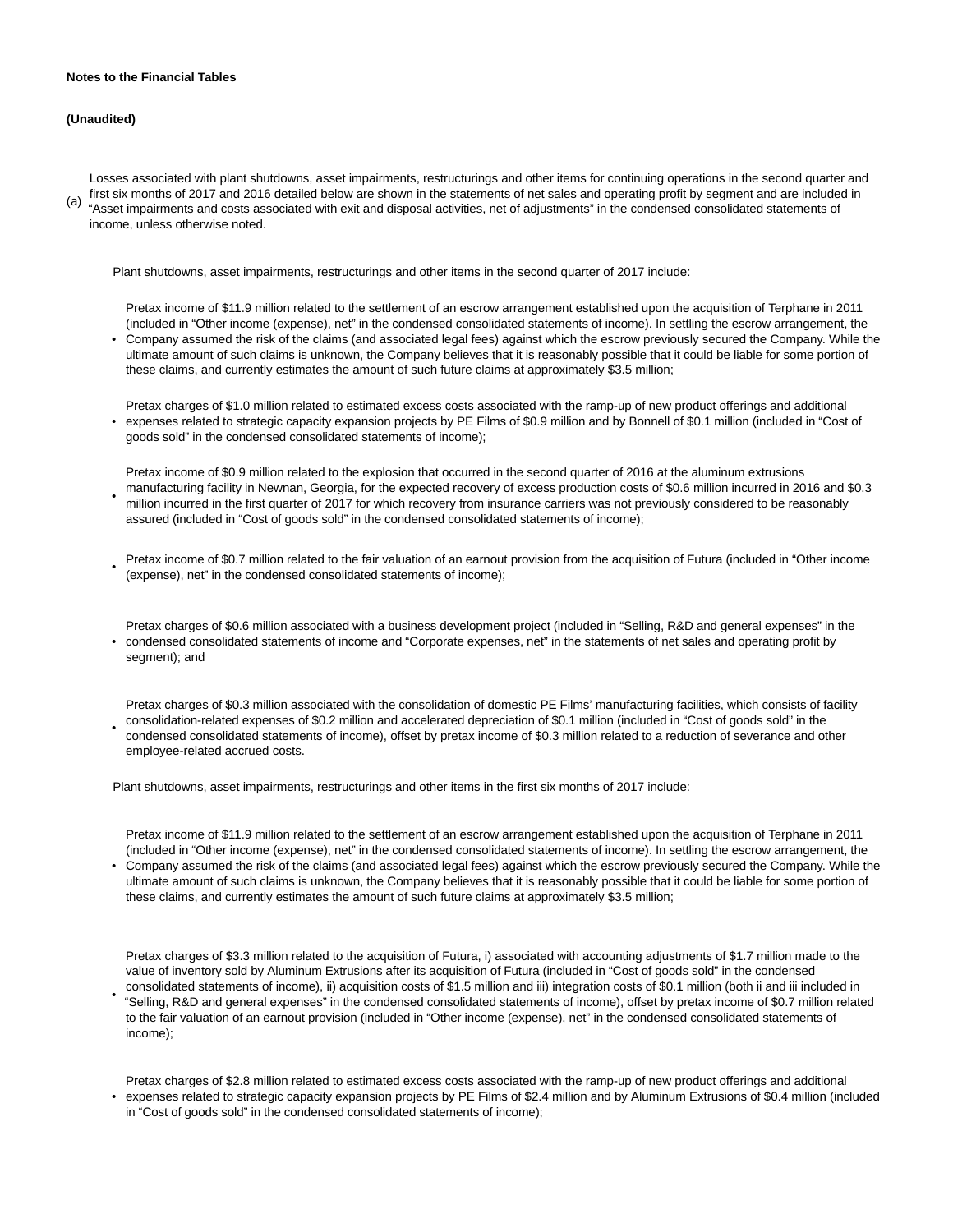Pretax income of \$0.5 million related to the explosion that occurred in the second quarter of 2016 at the aluminum extrusions

• manufacturing facility in Newnan, Georgia, which includes the expected recovery of excess production costs of \$0.6 million incurred in 2016 for which recovery from insurance carriers was not previously considered to be reasonably assured (included in "Cost of goods sold" in the condensed consolidated statements of income), partially offset by legal and consulting fees of \$0.1 million (included in "Selling, R&D and general expenses" in the condensed consolidated statements of income);

Pretax charges of \$0.7 million associated with the consolidation of domestic PE Films' manufacturing facilities, which consists of asset impairments of \$0.1 million, accelerated depreciation of \$0.2 million (included in "Cost of goods sold" in the condensed consolidated

- statements of income) and other facility consolidation-related expenses of \$0.4 million (\$0.3 million is included in "Cost of goods sold" in the condensed consolidated statements of income), offset by pretax income of \$0.1 million related to a reduction of severance and other employee-related accrued costs;
- Pretax charges of \$0.3 million related to expected future environmental costs at the aluminum extrusions manufacturing facility in Carthage, Tennessee (included in "Cost of goods sold" in the condensed consolidated statements of income);

Pretax charges of \$0.9 million associated with a business development project (included in "Selling, R&D and general expenses" in the

- condensed consolidated statements of income and "Corporate expenses, net" in the statements of net sales and operating profit by segment); and
- Pretax charges of \$0.3 million for severance and other employee-related costs associated with restructurings in Corporate (included in "Corporate expenses, net" in the statements of net sales and operating profit by segment).

Plant shutdowns, asset impairments, restructurings and other charges in the second quarter of 2016 include:

• Pretax charges of \$1.4 million associated with the consolidation of domestic PE Films' manufacturing facilities, which includes severance and other employee-related costs of \$0.4 million, asset impairments of \$0.1 million, accelerated depreciation of \$0.1 million (included in "Cost of goods sold" in the condensed consolidated statements of income) and other facility consolidation-related expenses of \$0.8 million (\$0.7 million is included in "Cost of goods sold" in the condensed consolidated statements of income); and

• Pretax charges of \$0.6 million related to an explosion that occurred in the second quarter of 2016 at Aluminum Extrusions' Newnan cast house (included in "Selling, R&D and general expenses" in the condensed consolidated statements of income).

Plant shutdowns, asset impairments, restructurings and other charges in the first six months of 2016 include:

•

Pretax charges of \$2.5 million associated with the consolidation of domestic PE Films' manufacturing facilities, which includes severance and other employee-related costs of \$0.7 million, asset impairments of \$0.3 million, accelerated depreciation of \$0.2 million (included in "Cost of goods sold" in the condensed consolidated statements of income) and other facility consolidation-related expenses of \$1.3 million (\$1.1 million is included in "Cost of goods sold" in the condensed consolidated statements of income);

- Pretax charges of \$0.6 million related to an explosion that occurred in the second quarter of 2016 at Aluminum Extrusions' Newnan cast house (included in "Selling, R&D and general expenses" in the condensed consolidated statements of income); and
- condensed consolidated statements of income and "Corporate expenses, net" in the statement of net sales and operating profit by Pretax charges of \$0.4 million associated with a business development project (included in "Selling, R&D and general expenses" in the segment).

(b) Unrealized gains on the Company's investment in kaleo, Inc. ("kaléo") of \$21.5 million and \$24.8 million were recognized in the second quarter and first six months of 2017, respectively, compared to \$0.3 million and \$1.1 million in the second quarter and first six months of 2016, respectively. The change in the estimated fair value of the Company's holding in kaléo was based primarily on changes in projected future cash flows that are discounted at 45% for their high degree of risk.

During the second quarter of 2017, the Company initiated a plan to liquidate for tax purposes one of its domestic subsidiaries, which will allow it to claim an income tax benefit on the write-off of the stock basis of one of the Company's U.S. subsidiaries ("worthless stock deduction") on its 2017 federal income tax return. The Company recorded an income tax benefit during the second quarter of 2017 of \$8.1 million (\$0.25 per share) related to the worthless stock deduction, net of valuation allowances and accrual for uncertain tax positions. Also during the second quarter of

(c) 2017, the Company recognized a net tax benefit of \$0.4 million associated with additional U.S. tax related to the repatriation of cash from Brazil in the third quarter of 2016 offset by the reversal of related tax contingencies. Income taxes in the first six months of 2017 and 2016 included the partial reversal of a valuation allowance of less than \$0.1 million and \$0.1 million, respectively, related to the expected limitations on the utilization of assumed capital losses on certain investments that were recognized in prior years.